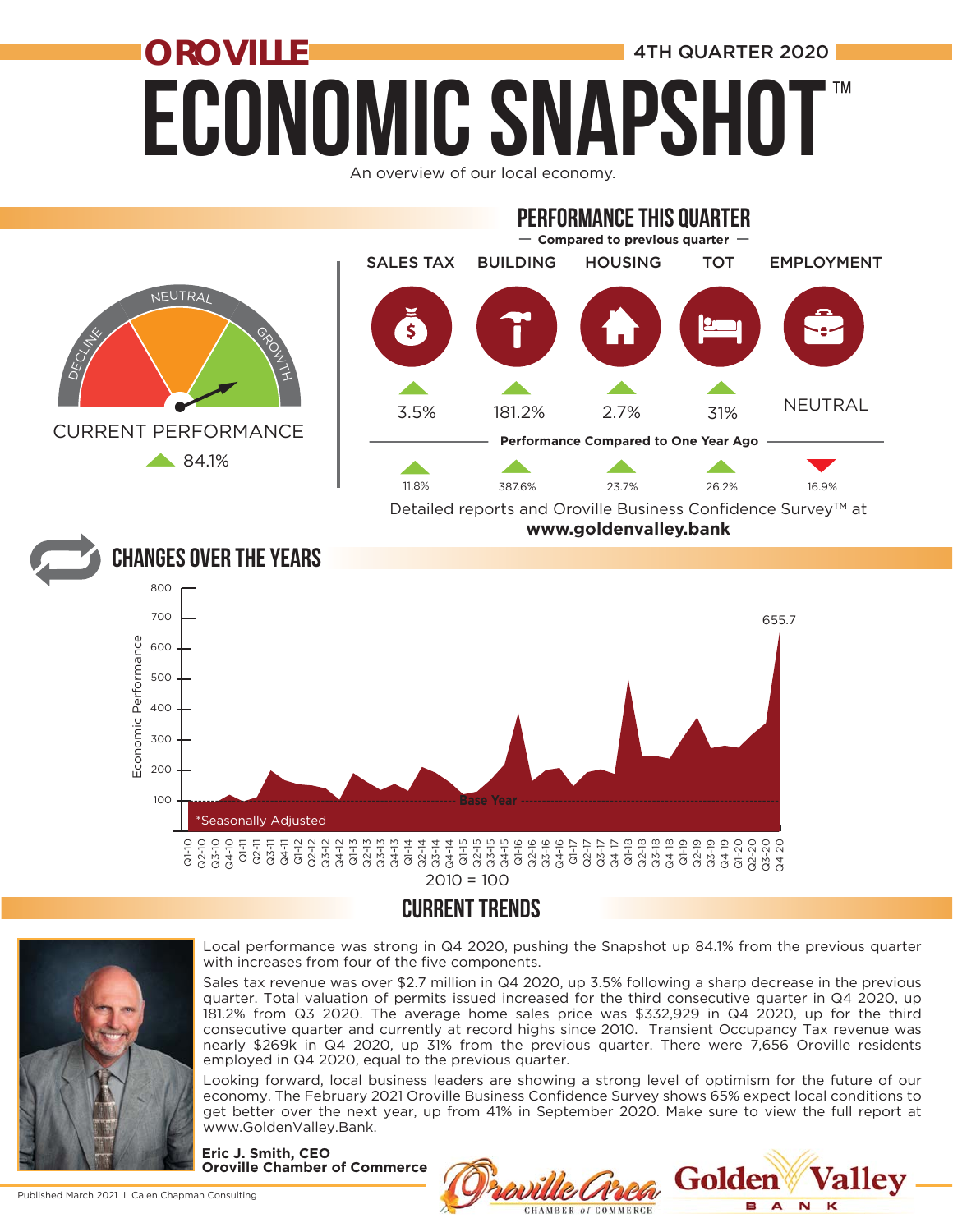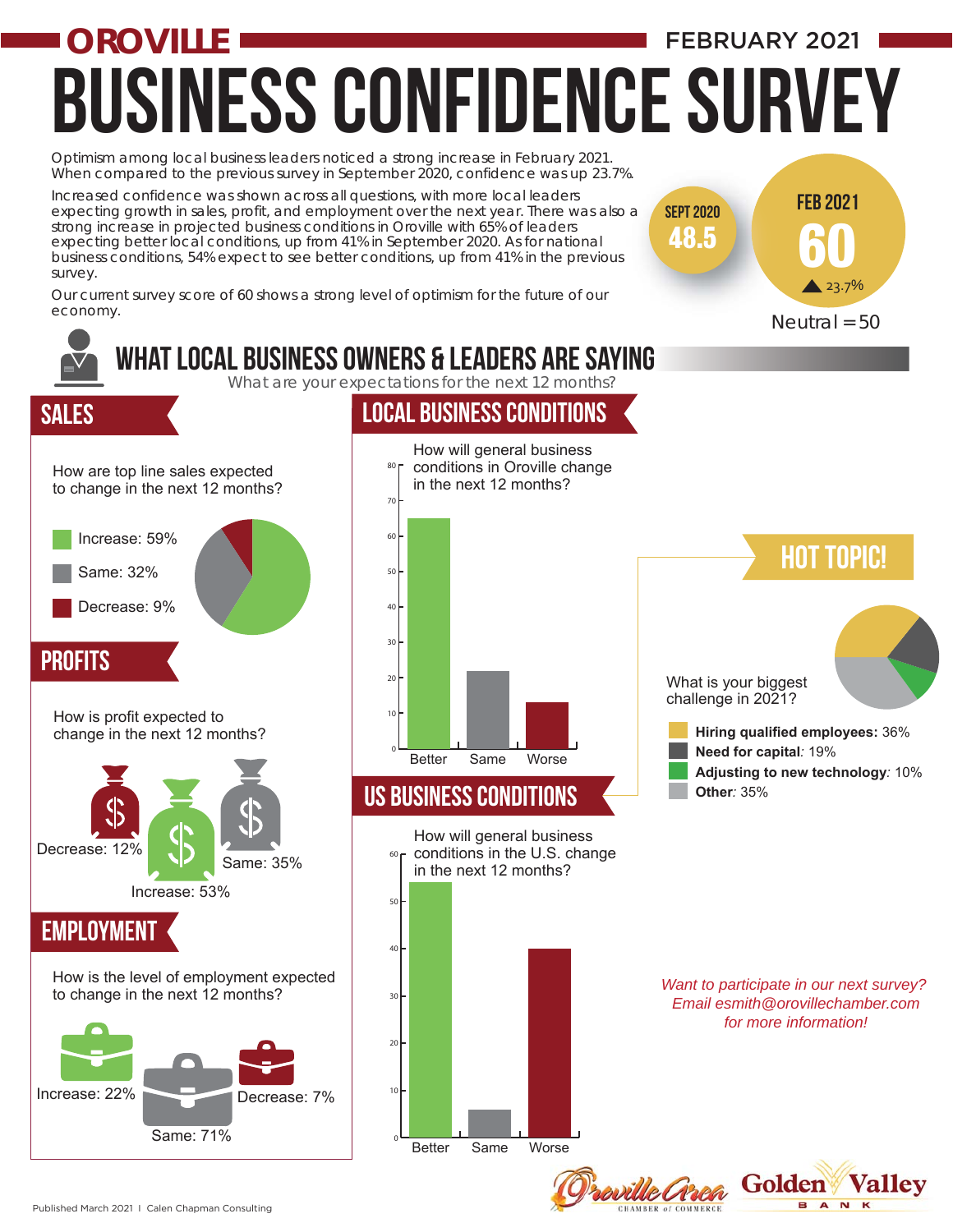# Economic Snapshot **OROVILLE ALL AND A 4TH QUARTER 2020** ™





# 4TH quarter trend

Sales tax revenue was over \$2.7 million in Q4 2020, up 3.5% following a sharp decrease in the previous quarter. It is important to note that the City states revenue received through taxes in July and August 2020 were credited back to the prior fiscal year in accordance with City Budget Policies, which impacts data for Q3 2020.

Along with budget policies, normal decreases can be expected following the significant growth period from the start of 2019 to the high point in Q2 2020. In that time period, revenue increased six consecutive quarters for a total of 191.7% or more than \$1.5 million. Most of the strong increase can be attributed to Measure U, an additional 1% sales tax, which was implemented in Q2 2019. **PRECEFT TERMINER**<br>
Sales tax revenue was over \$2.7 n<br>
a sharp decrease in the previous<br>
the City states revenue received<br>
2020 were credited back to the p<br>
City Budget Policies, which impace<br>
Along with budget policies, n

Looking forward, local business leaders are showing strong levels of the optimism. In February 2021, 59% expected an increase in sales over the next 12 months, with 32% expecting sales to remain the same. The full results of the latest Oroville Business Confidence Survey are available at www.goldenvalley.bank.

## **Eric J. Smith, CEO**

More Economic Snapshot information available at www.goldenvalley.bank



Member FDIC I Published March 2021 I Calen Chapman Consulting

## 4TH QUarter Sales Tax Performance



Total increase of 282.1% since Q4 2015.

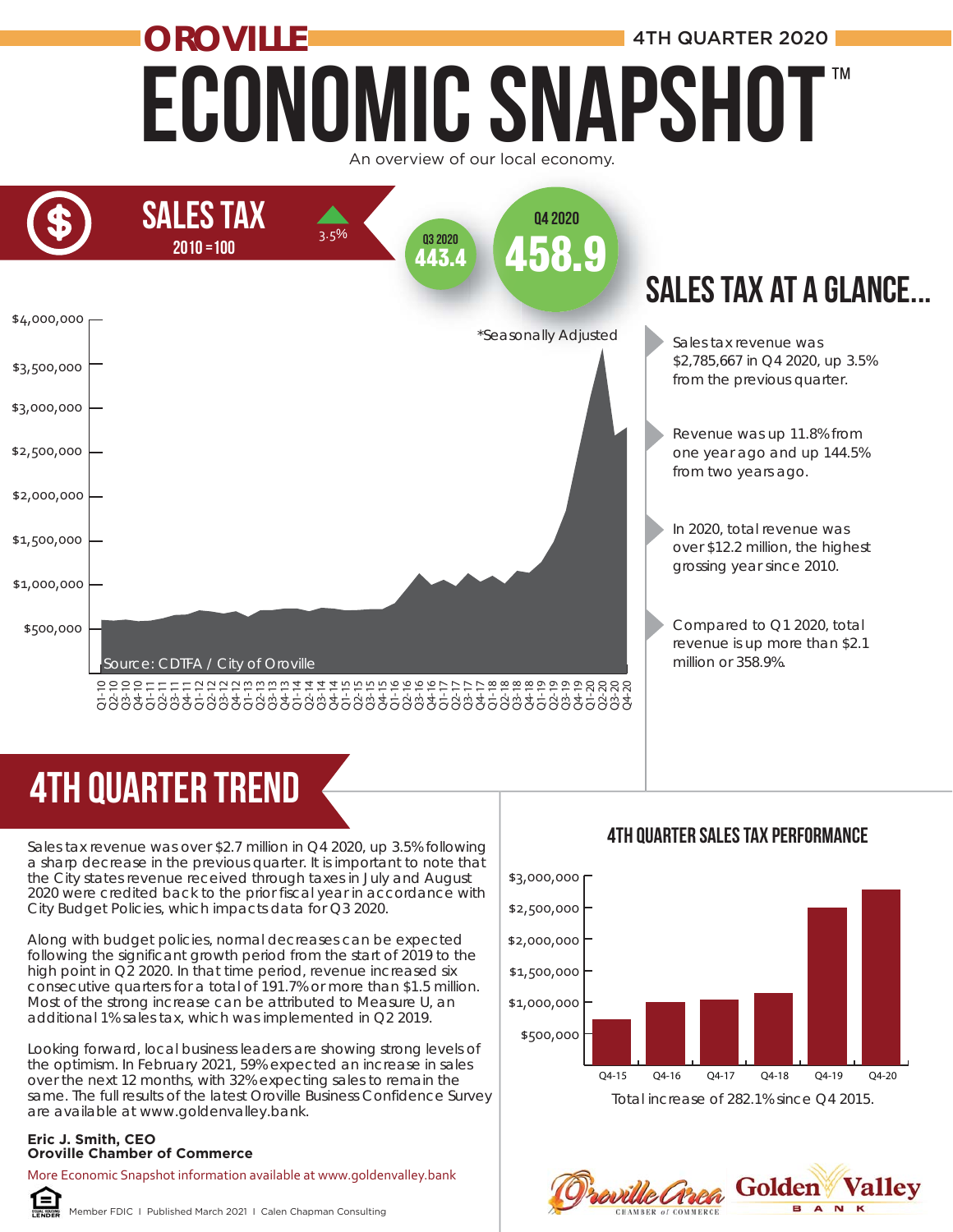## Economic Snapshot **OROVILLE And All Account 2020 4TH QUARTER 2020** An overview of our local economy. ™



# 4TH quarter trend

Total value of building permits issued was over \$28.6 million in Q4 2020, up 181.2% from the previous quarter.

Valuation was up 387.6% from a year ago and up 359.4% from two years ago.

There were 336 permits issued in Q4 2020, up from 268 permits in the previous quarter.

In 2020, total valuation of permits issued was over \$38.9 million, the highest grossing year since 2010.

Total valuation of permits issued increased for the third consecutive quarter in Q4 2020, up 181.2% from Q3 2020. There were 336 permits issued for a total valuation of more than \$28.6 million, the highest grossing quarter since 2010.

Larger valuation swings between quarters continues to be normal for this component due to size of projects being issued, total number of projects, and standard seasonal trends within the construction industry.

As an example, one reason for the large increase in Q4 2020 was a single permit issued in December 2020 with a valuation of more than \$4.5 million, half of the total valuation for December. This permit was for construction of a new gas station and convenience store on Oroville Dam Boulevard.

#### **Eric J. Smith, CEO Oroville Chamber of Commerce**

More Economic Snapshot information available at www.goldenvalley.bank ſ≡

#### Member FDIC I Published March 2021 I Calen Chapman Consulting

#### Q4 Building performance



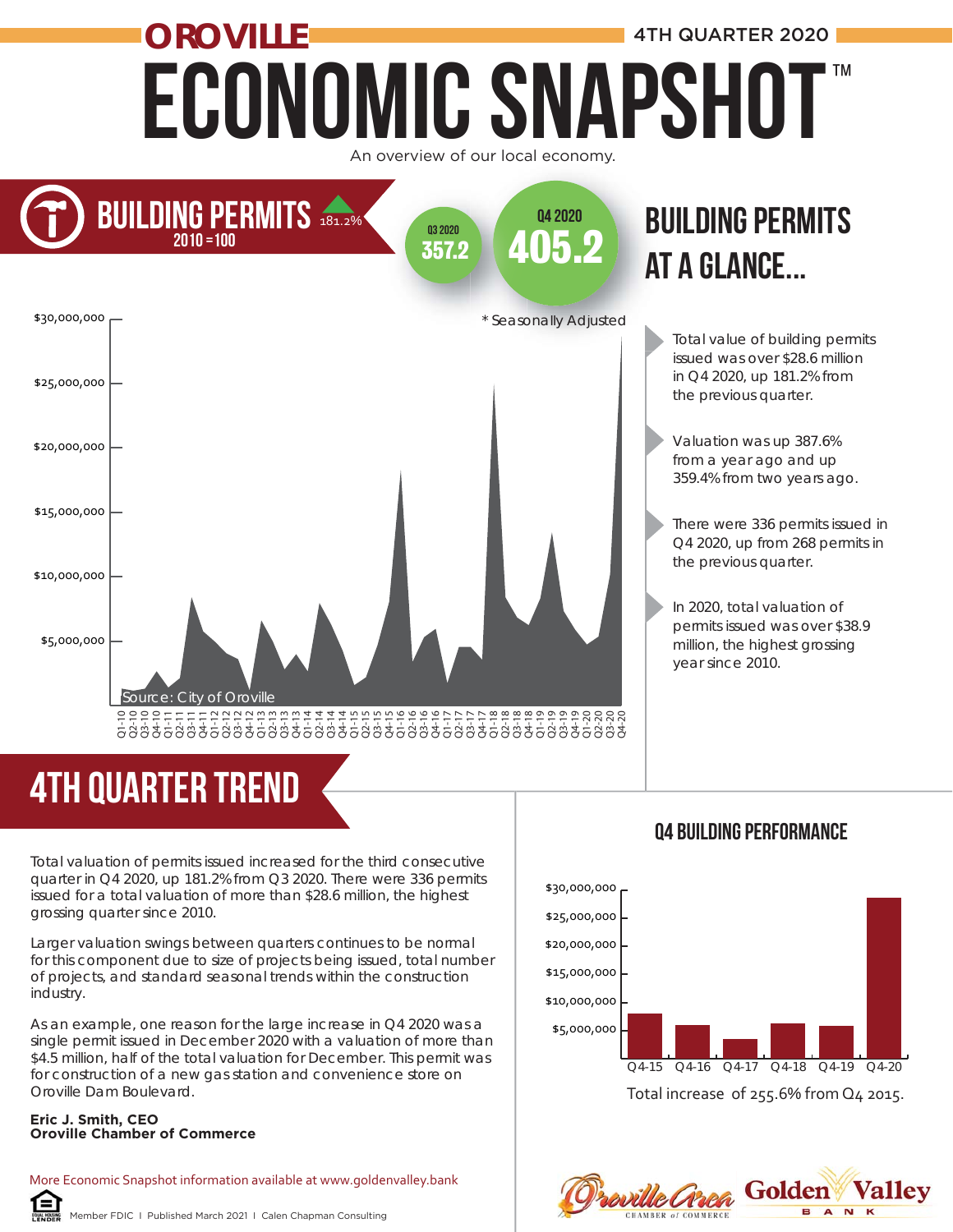## Economic Snapshot **OROVILLE ALL AREA AND A 4TH QUARTER 2020** An overview of our local economy. ™



# 4TH quarter trend

The average home sales price was \$332,929 in Q4 2020, up for the third consecutive quarter to record high levels since the base year in 2010.

With increased prices, properties continued to sell quickly, although there were 25% fewer closed sales compared to the previous quarter and 17% fewer sales compared to the previous year.

As a comparison, in the 4th quarter of 2010, the average sales price was \$134,292 with 55 closed sales and properties spent an average of 97 days on the market.

#### **Eric J. Smith, CEO Oroville Chamber of Commerce**

自

More Economic Snapshot information available at www.goldenvalley.bank

# at a glance...

- Average home sales price was nearly \$333k in Q4 2020, up 2.7% from the previous quarter.
- Current prices are up 23.7% compared to a year ago and up 29.2% compared to two years ago.

Properties stayed on the market an average of 38 days, equal to the previous quarter and down from 46 days a year ago.

There were 77 closed sales, down from 103 closed sales in the previous quarter, and down from 93 one year ago.

#### 4TH Quarter Performance -Average Sales Price-

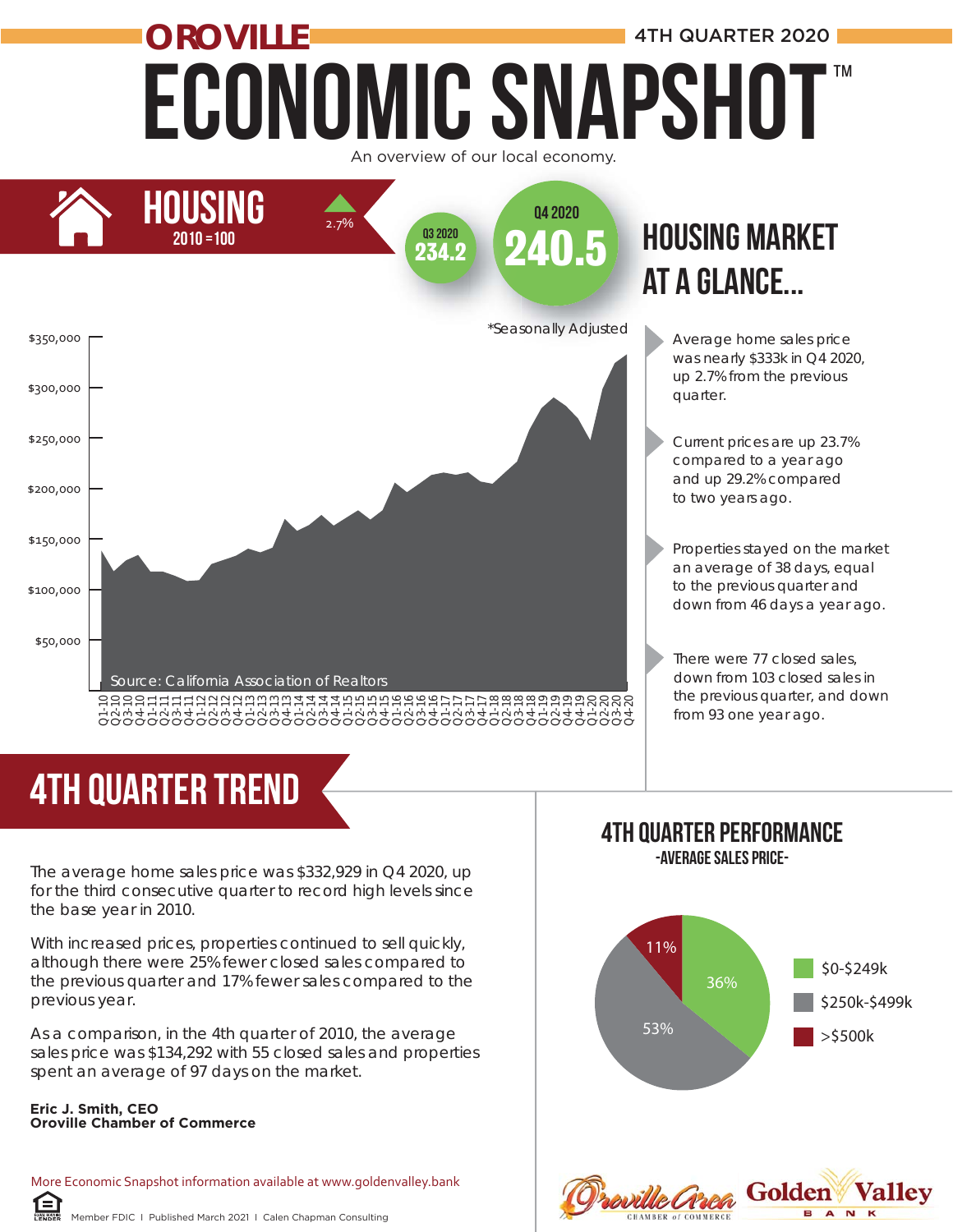# Economic Snapshot **OROVILLE AND RESERVE ALL AND A 4TH QUARTER 2020** ™

An overview of our local economy.



## TOT at a glance...

Transient occupancy tax revenue was \$268,940 in Q4 2020, up 31% from the previous quarter.

Revenue was up 26.2% from a year ago and up 31.3% from two years ago.

In 2020, total TOT revenue was over \$901k, the second highest grossing year since 2010.

Total revenue is currently up 214.5% or more than \$183k when compared to the base year of Q1 2010.

# 4TH quarter trend

Transient Occupancy Tax revenue was nearly \$269k in Q4 2020, up 31% from the previous quarter. It is important to note that the City states revenue received in July was credited back to the prior fiscal year in accordance with city budget policies, which impacts data for Q3 2020.

As a reminder, some minor volatility between quarters is common for this component and should not be a major concern at this time. Overall, TOT has continued to maintain a strong performance over the past two years, increasing four of the past eight quarters and is up a total of 31.3% since that time.

Total revenue received in 2020 was over \$901k, the second highest grossing year behind 2019 with over \$966k.

#### **Eric J. Smith, CEO Oroville Chamber of Commerce**

More Economic Snapshot information available at www.goldenvalley.bank



Member FDIC I Published March 2021 I Calen Chapman Consulting





#### 4TH Quarter Performance